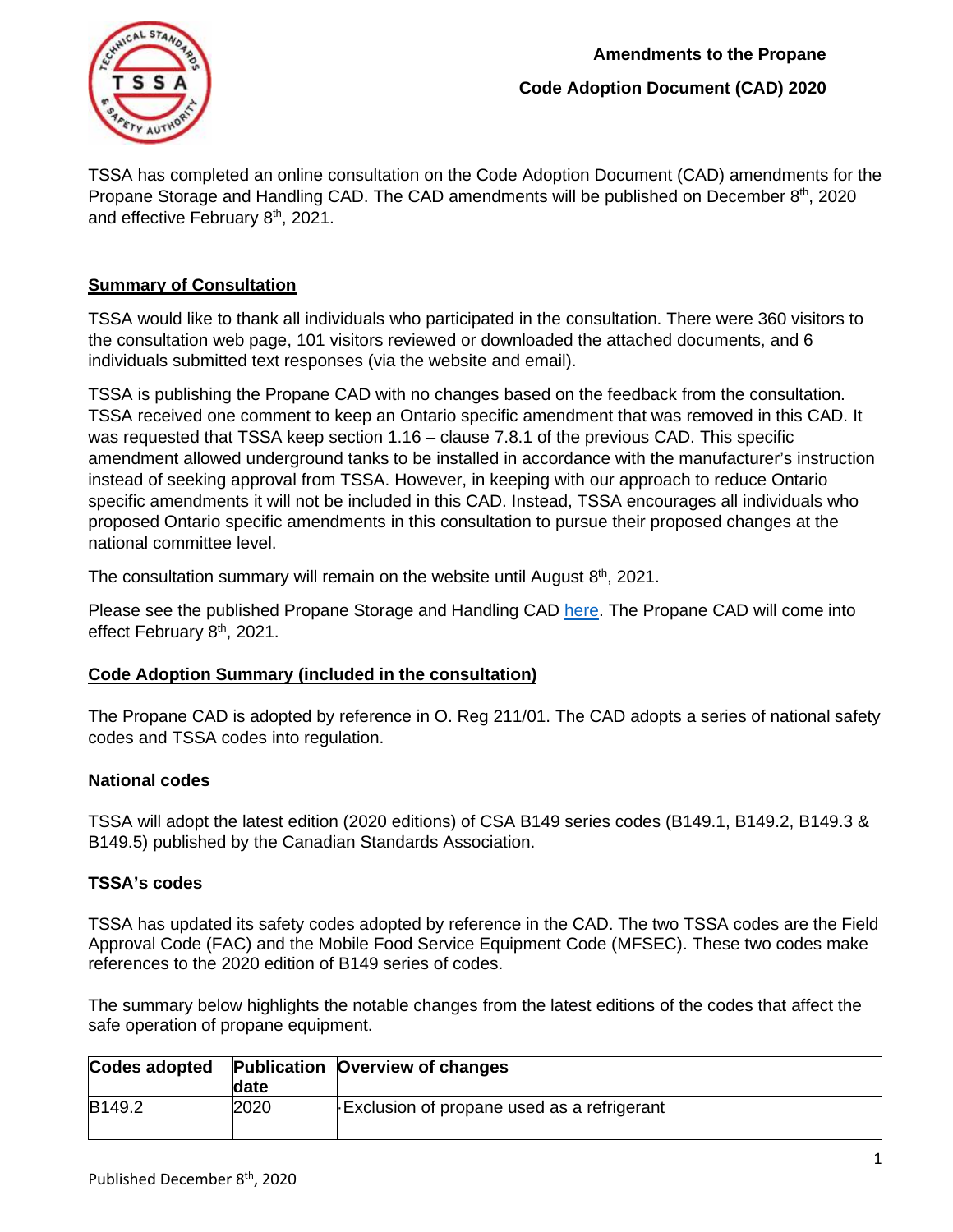

## **Code Adoption Document (CAD) 2020**

|                                           |      | Updated requirements for cylinder exchange                                                     |
|-------------------------------------------|------|------------------------------------------------------------------------------------------------|
|                                           |      | Updated requirements for tank location and support                                             |
|                                           |      | Added requirements for handling of cylinders at shows, exhibitions, or<br>other similar events |
|                                           |      | Added requirements for handling of cylinders in classrooms                                     |
| B149.5                                    | 2020 | Revisions to Original Equipment Manufacturer (OEM) window label<br>requirements                |
|                                           |      | Changes to the requirements for filling of multiple tanks on a vehicle                         |
|                                           |      | Prohibition of the use of gear clamps on propane hoses                                         |
| B149.1                                    | 2020 | Added requirements for cylinder storage                                                        |
|                                           |      | Added requirements for pressure regulators                                                     |
|                                           |      | Updated requirements for purging of gas piping systems after leak<br>testing                   |
| <b>TSSA-Field</b><br><b>Approval Code</b> | 2020 | Adopts the 2020 edition of CSA B149.3 code                                                     |
|                                           |      | Adopts the 2019 edition of NFPA 85 & NFPA 86 standards                                         |
| <b>TSSA-Mobile</b><br><b>Food Service</b> | 2020 | Adopts the 2020 edition of CSA B149.3 code                                                     |
| Equipment                                 |      | Additional details, guidance and specific technical specifications on<br>requirements          |
|                                           |      | Additional requirements for "portable carts"                                                   |
|                                           |      | Additional requirements regarding MFSE operations near generators                              |

Full list of changes from the 2015 edition of B149 series code to the 2020 edition can be found on CSA Group's website: [B149.1,](https://store.csagroup.org/ccrz__ProductDetails?viewState=DetailView&cartId=2bb1737d-254f-4f8b-b5fb-0e6a3af7b78c&reloaded=true&portalUser=&store=&cclcl=en_US&sku=CSA_B149.1%3A20_OT&) [B149.2,](https://store.csagroup.org/ccrz__ProductDetails?viewState=DetailView&cartId=2bb1737d-254f-4f8b-b5fb-0e6a3af7b78c&reloaded=true&portalUser=&store=&cclcl=en_US&sku=CSA_B149.2%3A20_OT&gclid=CjwKCAjwqML6BRAHEiwAdquMndkDk4sZ_-kMPE830O2e4160bsr1YjAmLFSIqq2rHw5UGoi_W06jiRoCWksQAvD_BwE&) [B149.3,](https://store.csagroup.org/ccrz__ProductDetails?viewState=DetailView&cartId=&portalUser=&store=&cclcl=en_US&sku=CSA_B149.3%3A20_OT&gclid=CjwKCAjwnef6BRAgEiwAgv8mQSvc_ZS1ySLsg0jeCHhPzl9fiMGdADbbjRCX8xLi3RSUBqiQ9J4elBoCqf4QAvD_BwE) [B149.5](https://store.csagroup.org/ccrz__ProductDetails?viewState=DetailView&cartId=2bb1737d-254f-4f8b-b5fb-0e6a3af7b78c&reloaded=true&portalUser=&store=&cclcl=en_US&sku=CSA%20B149.5%3A20&) (please click "Preface/Scope" tab in the menu).

#### **Ontario Specific Amendments Summary**

The chart below highlights that there are no new Ontario specific amendments to the national codes being proposed in the Propane CAD.

| <b>CAD</b>   | <b>Existing Ontario-specific</b><br>amendments | <b>New</b><br>Ontario-<br>specific<br>amendments |
|--------------|------------------------------------------------|--------------------------------------------------|
| 2017 Version | 33                                             | <b>None</b>                                      |
| 2020 Version |                                                |                                                  |
| Net change   | 22                                             |                                                  |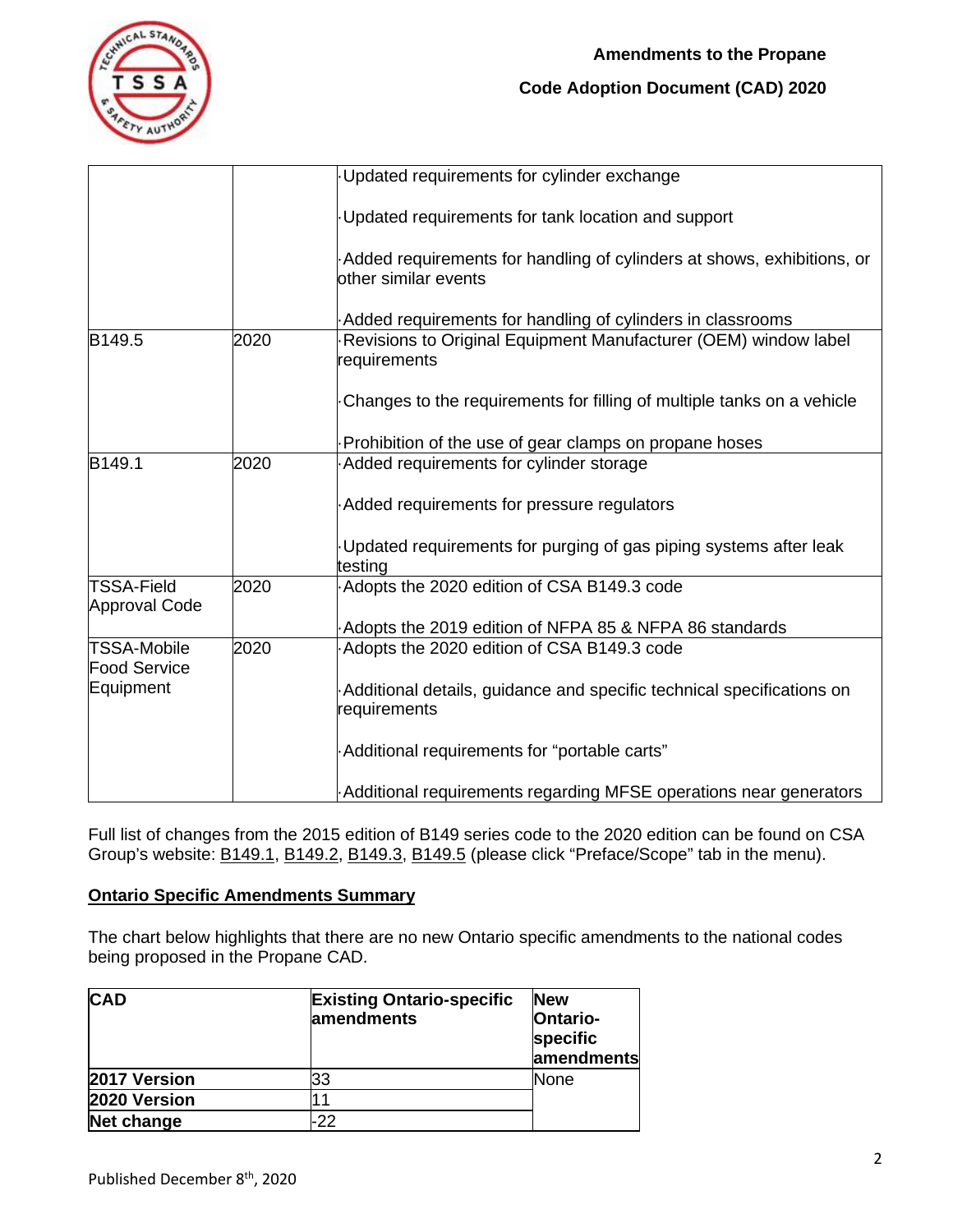

# **Amendments to the Propane**

**Code Adoption Document (CAD) 2020**

TSSA has removed 22 out of 33 Ontario-specific amendments in the Propane CAD. Eleven Ontariospecific amendments will continue to be enforced in this edition of the Propane CAD.

#### **Appendix A: Ontario-specific amendments removed**

Specifically, TSSA has removed the following Ontario-specific amendments (\*Sections here refer to sections of the 2017 version of Propane CAD).

- **Section 1.1 –** Addition of Clause 1.2(f) to CSA B149.2
- **Section 1.6 –** Amendment to Clauses 5.11.3, 5.11.4 and 5.11.5 of CSA B149.2
- **Section 1.7** Amendments to Clause 6.1.14 of CSA B149.2
- **Section 1.8** Amendments to Clause 6.4.4 of CSA B149.2
- **Section 1.9** Amendments to Clause 6.5.2.6.1 (e) of CSA B149.2
- **Section 1.11 –** Amendments to Clause 6.5.3.8 of CSA B149.2
- **Section 1.12 –** Addition of exceptions to Clause 6.5.4.2 of CSA B149.2
- **Section 1.13 –** Addition of Clauses 6.10, 6.11 & 6.12 to CSA B149.2
- **Section 1.16 –** Amendments to Clause 7.8.1 of CSA B149.2
- **Section 1.17 –** Amendments to Clause 7.12.6 of CSA B149.2
- **Section 1.18 –** Amendments to Clause 7.19.4.2(b) of CSA B149.2
- **Section 1.19 –** Amendments to Clauses 7.19.4.5 & 7.19.4.6 of CSA B149.2
- **Section 1.20 -** Amendments to Clause 8.6.3 of CSA B149.2
- **Section 1.21 –** Addition of Annex P (Conditions for Filling Cylinders under 100 lbs from Bulk Trucks) to CSA B149.2
- **Section 1.22 –** Addition of Annex Q (Use of Non-Refillable Propane Cylinders in Laboratories/Classrooms in Schools, Colleges and Universities) to CSA B149.2
- **Section 2.4** Amendments to Clause 5.3.4.3 of CSA B149.5
- **Section 2.5 –** Amendments to Clause 5.3.5.6 of CSA B149.5
- **Section 2.6 –** Amendments to Clause 5.4.7 of CSA B149.5
- **Section 2.7 –** Amendments to Clause 5.5.3 of CSA B149.5
- **Section 2.8 –** Amendments to Clause 5.7.6 of CSA B149.5
- **Section 2.9 –** Addition of Clause 5.7.7.8 into CSA B149.5